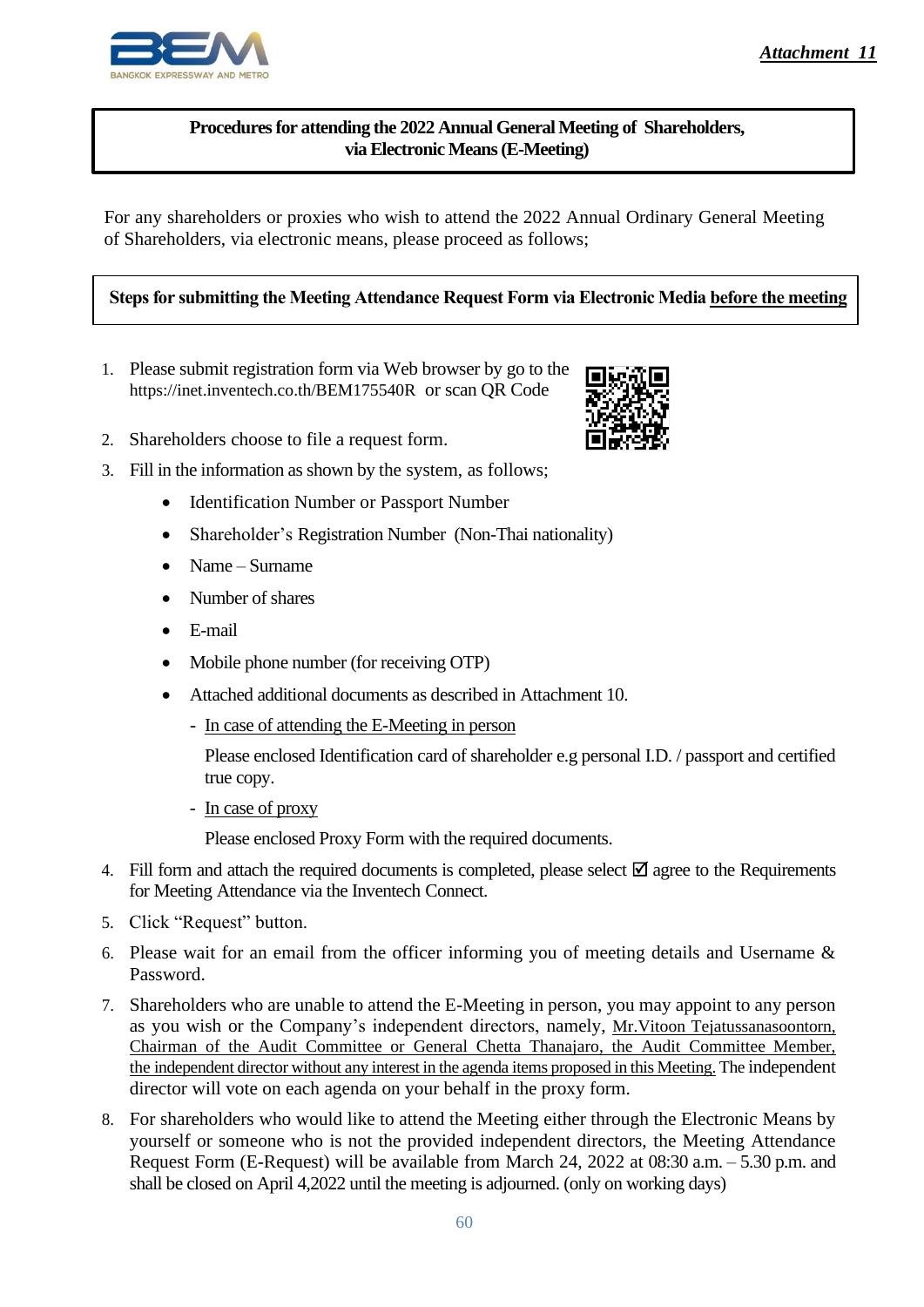

- 9. The electronic conference system will be available on April 4, 2022 at 12:00 p.m. (2 hours before the opening of the meeting). Shareholders or proxy holders shall use the provided Username and Password and follow the instruction manual to access the system.
- 10. For shareholders who authorize one of the Company's Independent Directors to attend and vote on his or her behalf, please submit the proxy form together with required documents to the company by mail. Such proxy form and required documents shall be delivered to the company by April 1, 2022 at 5.00 p.m to the following address.

**Directors Office & Compliance Group**

**Bangkok Expressway and Metro Public Company Limited**

**238/7 Asoke-Din Daeng Road, Bang Kapi,** 

**Huai Khwang, Bangkok 10310 Thailand.**

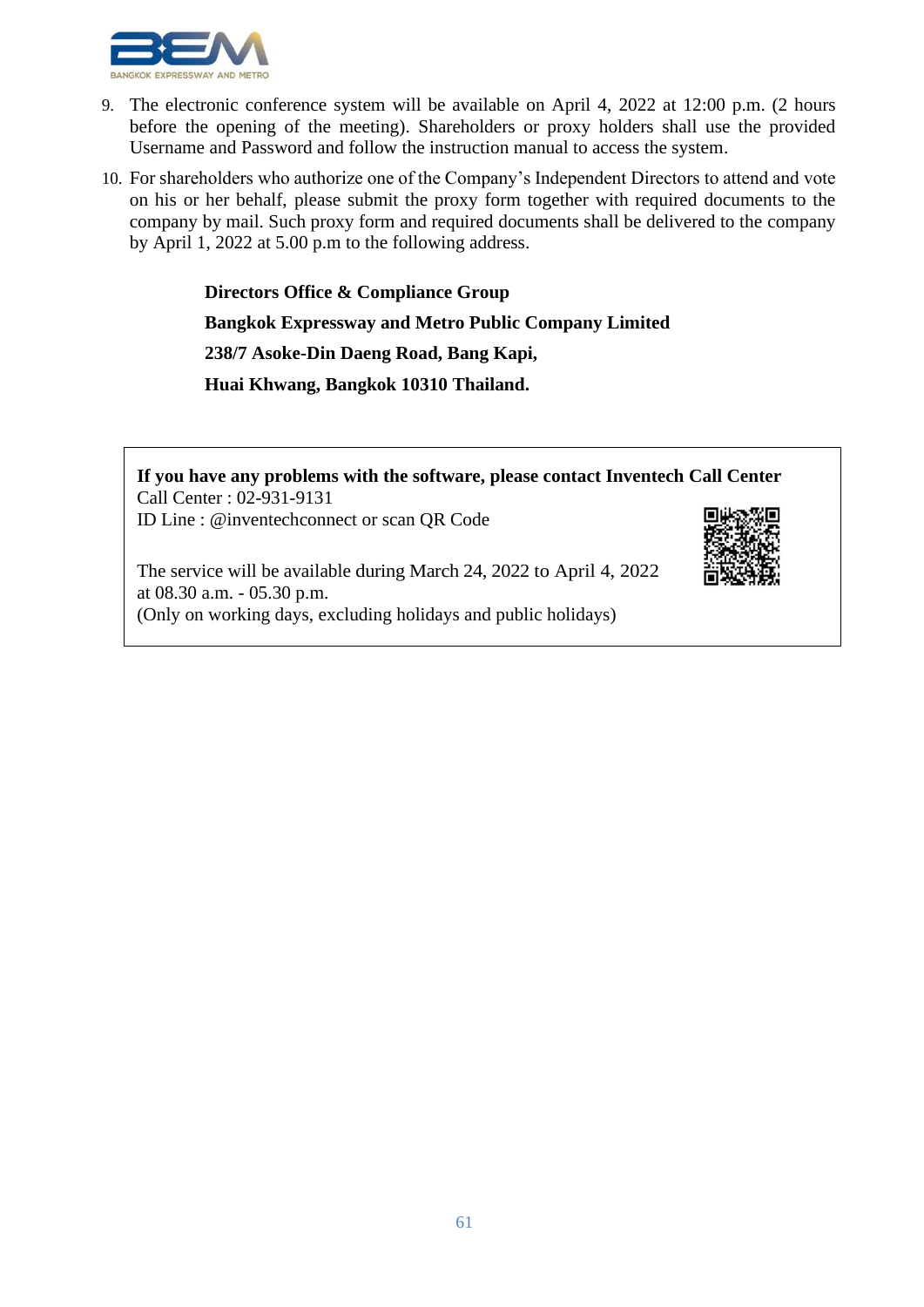

#### **Installation Guide for Webex Meetings**

 Installation guide and user manual for Webex system <https://qrgo.page.link/Cgv2B> or scan QR code



## **1. Webex System Installation Instructions via PC /Laptop**

1. Go to the website: https:/[/www.webex.com/downloads.html](http://www.webex.com/downloads.html) or scan the QR Code;



- 2. Click "For Windows (64 bit)/For Windows (32 bit)" choose to the operating system on your computer.Double click the webexapp.msi file (can be found at Folder Download) to enter the installation page;
- 3. Click the downloaded file "webex.msi" for installation Webex Meetings.
- 4. Click "Next" button for install program.
- 5. Please wait until to download is complete.
- 6. Click "Finish" button when the system finishes installation.
- 7. Click "Agree" button for accept the terms in the license
- 8. Enter "your email" and click "Next" button to get access.

## **2. Steps to install Webex using Mobile Device**

#### **For iOS**

1. Go to Application App Store



- 2. Search Webex Meetings
- 3. Click "GET" for install application
- 4. Please wait until to download is complete
- 5. Finish the application has installed it will appear on your smart phone

#### **For Android**

- 1. Go to Application Play Store
- 2. Search Webex Meetings
- 3. Click "INSTALL" for install application
- 4. Please wait until to download is complete
- 5. Finish the application has installed it will appear on your smart phone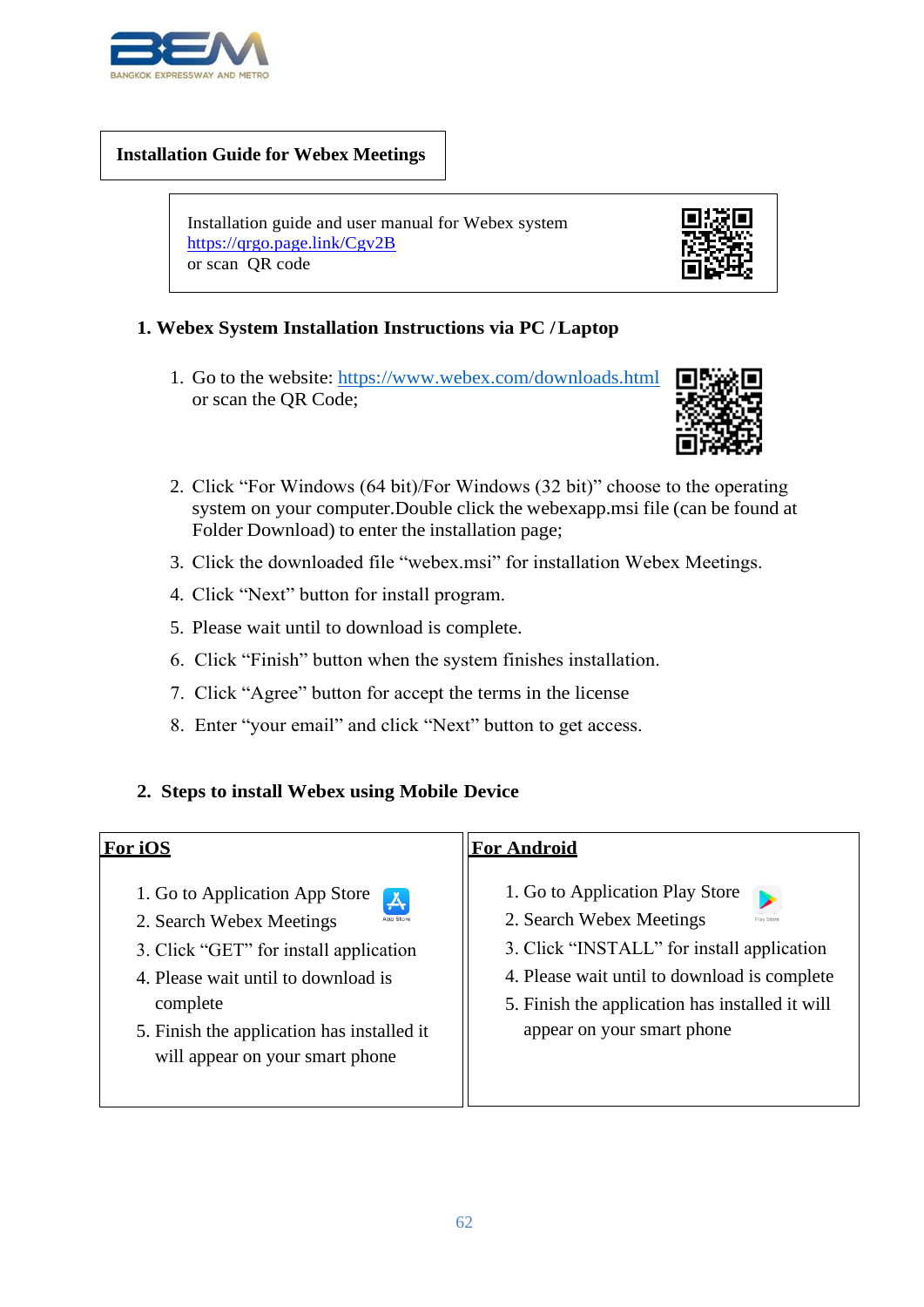

#### **Steps for Meeting Attendance Registration (e-Register)**

- 1. Click the registration URL link from the approval email.
- 2. Enter the Username and Password that you received from your email or request OTP to login.
- 3. Click "REGISTER". The number of votes of this username will be counted as a quorum.
- 4. Click "Live broadcast".
- 5. Via PC/Laptop: Please fill in the details to register for live broadcast watching via the Webex Meetings application as follows:
	- 5.1 Enter the same email address you submitted in the E-Request form in the Email Address field.
	- 5.2 Click "Join Now".
	- 5.3 Click "Run a temporary application".
	- 5.4 Click the downloaded file. 5) Click "Join Event" to attend the meeting.
- 6. Via Mobile/iPad: Please fill in the details to register for live broadcast watching via the Webex Meetings application as follows:
	- 6.1 Press"Join" button In case the shareholder never uses Webex Meetings before, press "ACCEPT" (Android OS) or "I Accept" (iOS).
	- 6.2 Enter your name in the Name box and enter the same email address you submitted in the E-Request form in the Email Address box.
	- 6.3 Press"Accept" to accept access for application.
	- 6.4 Press"Join" to attend the meeting.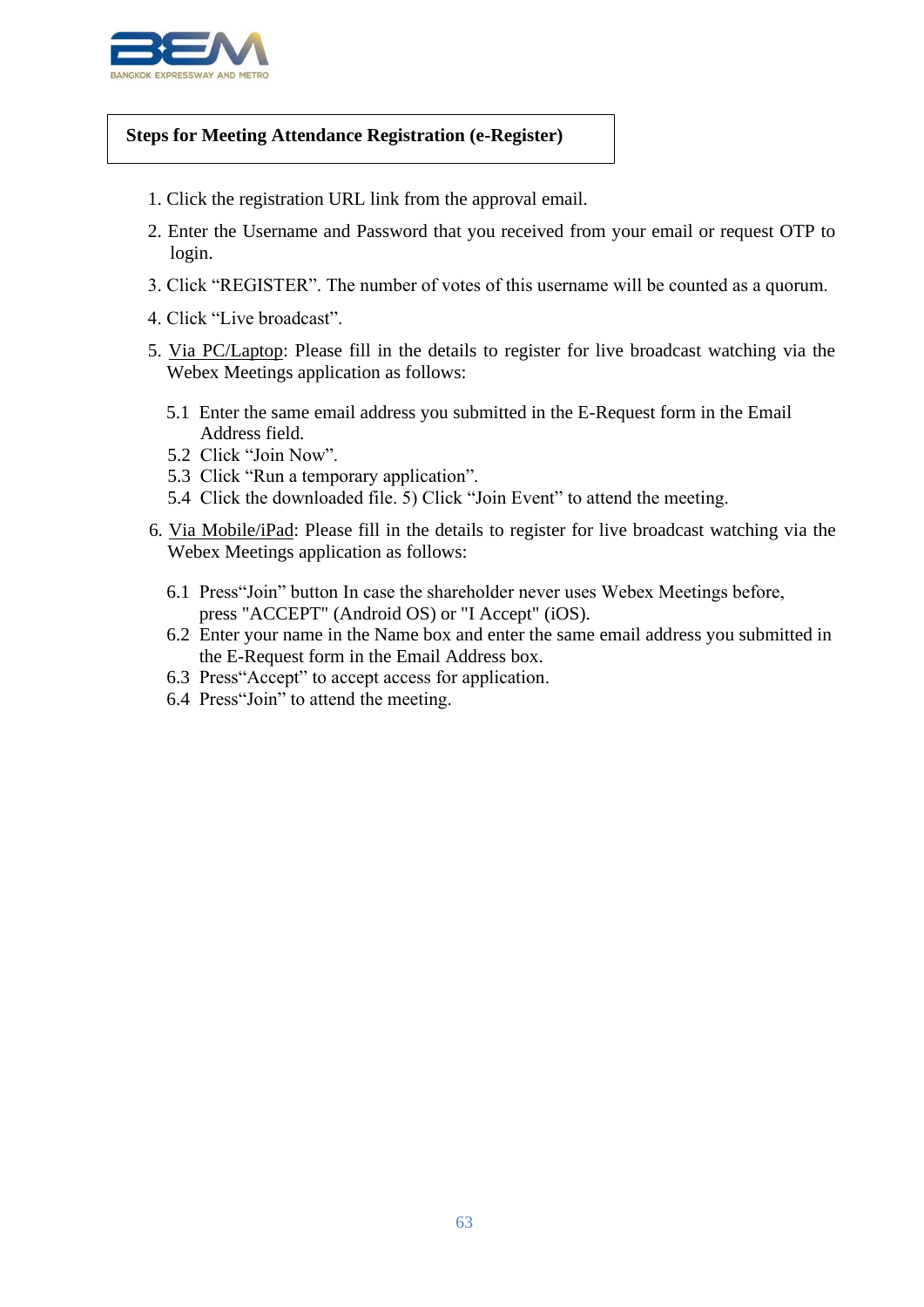

### **E-Voting Procedures**

| <b>For PC/Laptop</b>                                                                                | For Mobile/iPad                                                                                                   |
|-----------------------------------------------------------------------------------------------------|-------------------------------------------------------------------------------------------------------------------|
| 1. Click "Continue" on the "Multimedia"<br>Viewer" menu.                                            | 1. Press the "Participants"<br>$\mathcal{L}$<br>menu or the icon.                                                 |
| 2. Enter the same Username and Password<br>you received from your email or request<br>OTP to login. | 2. Press the "Chat" menu and choose the<br>message from Inventech Connect<br>(for Android) or press on the "Chat" |
| 3. Click "Login".                                                                                   | menu or the icon (for iOS).                                                                                       |
| 4. Click on the "Voting" menu or the icon.                                                          | 3. Press the link for registration and voting.                                                                    |
|                                                                                                     | 4. Then press Continue".                                                                                          |
| 5. Select the agenda item that you wish<br>to vote.                                                 | 5. Enter the same Username and Password<br>you received from your email or<br>requestOTP to login.                |
| 6. Click on the voting button of your                                                               | 6. Press"Login".                                                                                                  |
| determination.                                                                                      | 7. Press the "Voting" menu or the icon.<br>ln.                                                                    |
| 7. The system will display the status of your<br>latest vote determination.                         | 8. Select the agenda item that you wish<br>to vote.                                                               |
|                                                                                                     | 9. Press the voting button of your<br>determination.                                                              |
|                                                                                                     | 10. The system will display the status your<br>latest vote determination                                          |

To cancel your latest vote, please click the button

## **Cancel latest vote**

(This means that if the "Cancel latest vote" option is selected or nothing is selected, the system will consider the votes as "Approve".) You can change your voting until the voting system is closed for that agenda item.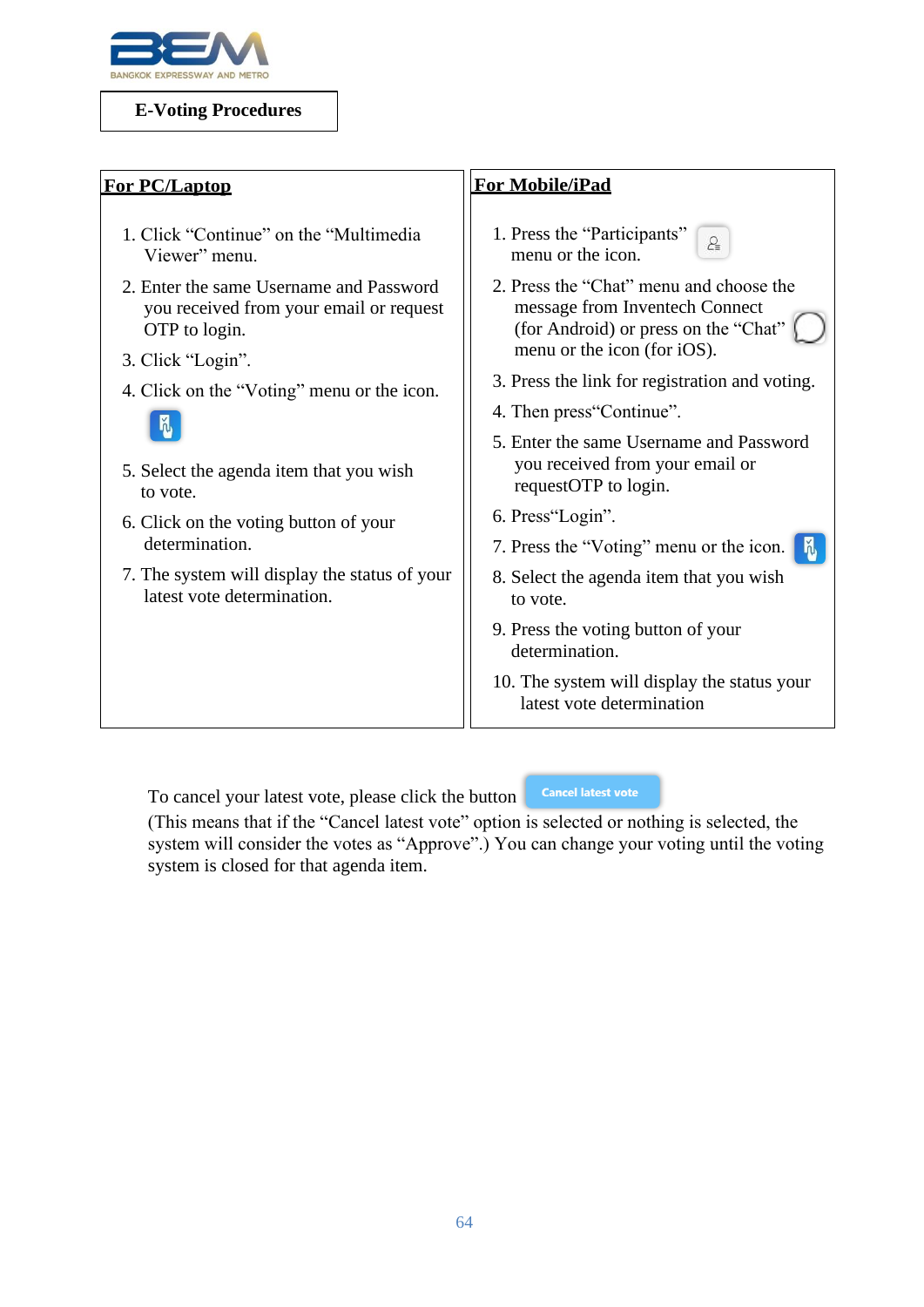

#### **Step to ask questions via Inventech Connect Systems**

Click on the "Ask a question" menu or the icon

- 1. Sending questions via messages
	- Select the agenda item that you wish to ask a question.
	- Type the question and then click "Send"
- 2. Asking questions via video or voice
	- Select the agenda item that you wish to ask a question.
	- Click on the "Get queue ask the question via video" button or the icon. **Get queue ask the question via video**
	- Enter the name you use on Webex
	- Click "Get the queue" or the icon Get the queue
	- Please wait for the signal from the staff to ask questions in the Chat channel.

#### **Installation Guide for Webex Meetings and How to use Inventech Connect**



- **Note** Operation of the electronic conferencing system and Inventech Connect systems. Check internet of shareholder or proxy include equipment and/or program that can use for best performance. Please use equipment and/or program as the follows to use systems.
	- 1. Internet speed requirements
		- High-Definition Video: Must be have internet speed at 2.5 Mbps (Speed internet that recommend).
		- High Quality Video: Must be have internet speed at 1.0 Mbps.
		- Standard Quality Video : Must be have internet speed at 0.5 Mbps.
	- 2. Equipment requirements.
		- Smartphone/Tablet that use IOS or android OS.
		- PC/Laptop that use Windows or Mac OS.
	- 3. Requirement Browser Firefox or Chrome (Recommend) or Safari

If shareholders have any questions or any registration troubleshooting, please contact the call center at 02-931-9131, available from 08.30 a.m. - 05.30 p.m. during March 24, 2022 to April 4, 2022 (except on Saturday - Sunday)